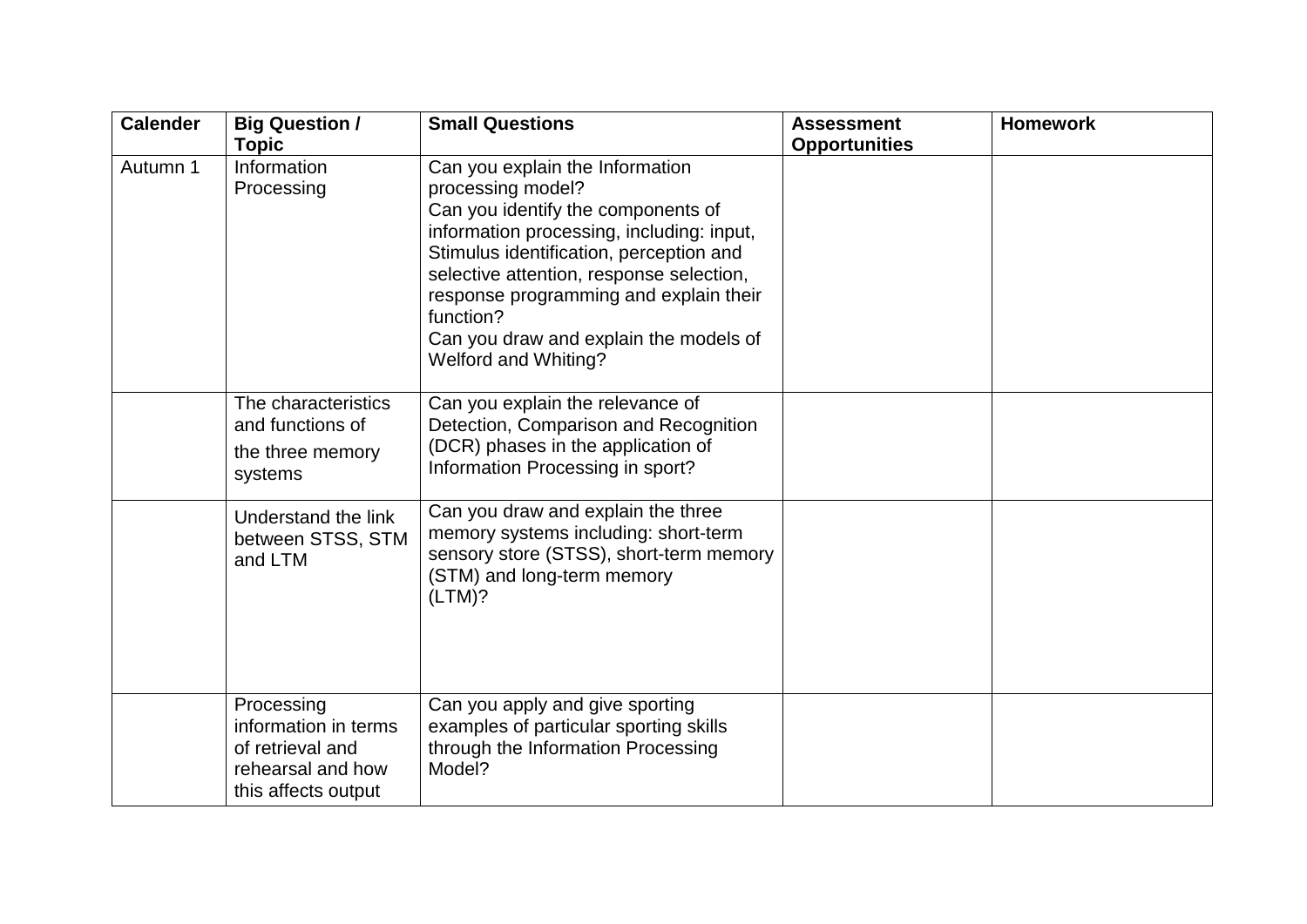| Different types of<br><b>Reaction time</b>                                                                                                               | Can you explain how to measure reaction<br>and response times using appropriate<br>technology?<br>Can you draw and explain Hick's Law<br>including simple/choice reaction time?<br>Can you plot, interpret and analyse data<br>generated from reaction and response<br>times? |  |
|----------------------------------------------------------------------------------------------------------------------------------------------------------|-------------------------------------------------------------------------------------------------------------------------------------------------------------------------------------------------------------------------------------------------------------------------------|--|
| <b>Factors affecting</b><br>reaction time and<br>ways a coach and<br>performer can<br>improve reaction<br>time so as to<br>optimise<br>performance       | Can you draw and explain the<br>Psychological refractory period?<br>Can you identify and explain implications<br>to a coach and performer in optimising<br>performance when referring to choice<br>reaction time?                                                             |  |
| Measuring reaction,<br>movement and<br>response time using<br>appropriate<br>technology.<br>Using data to<br>understand reaction<br>times and Hick's Law | Can you explain how to Measure reaction<br>and response times using appropriate<br>technology.<br>Can you draw and explain Hick's Law,<br>simple/choice reaction time?<br>Can you plot, interpret and analyse data<br>generated from reaction and response<br>times?          |  |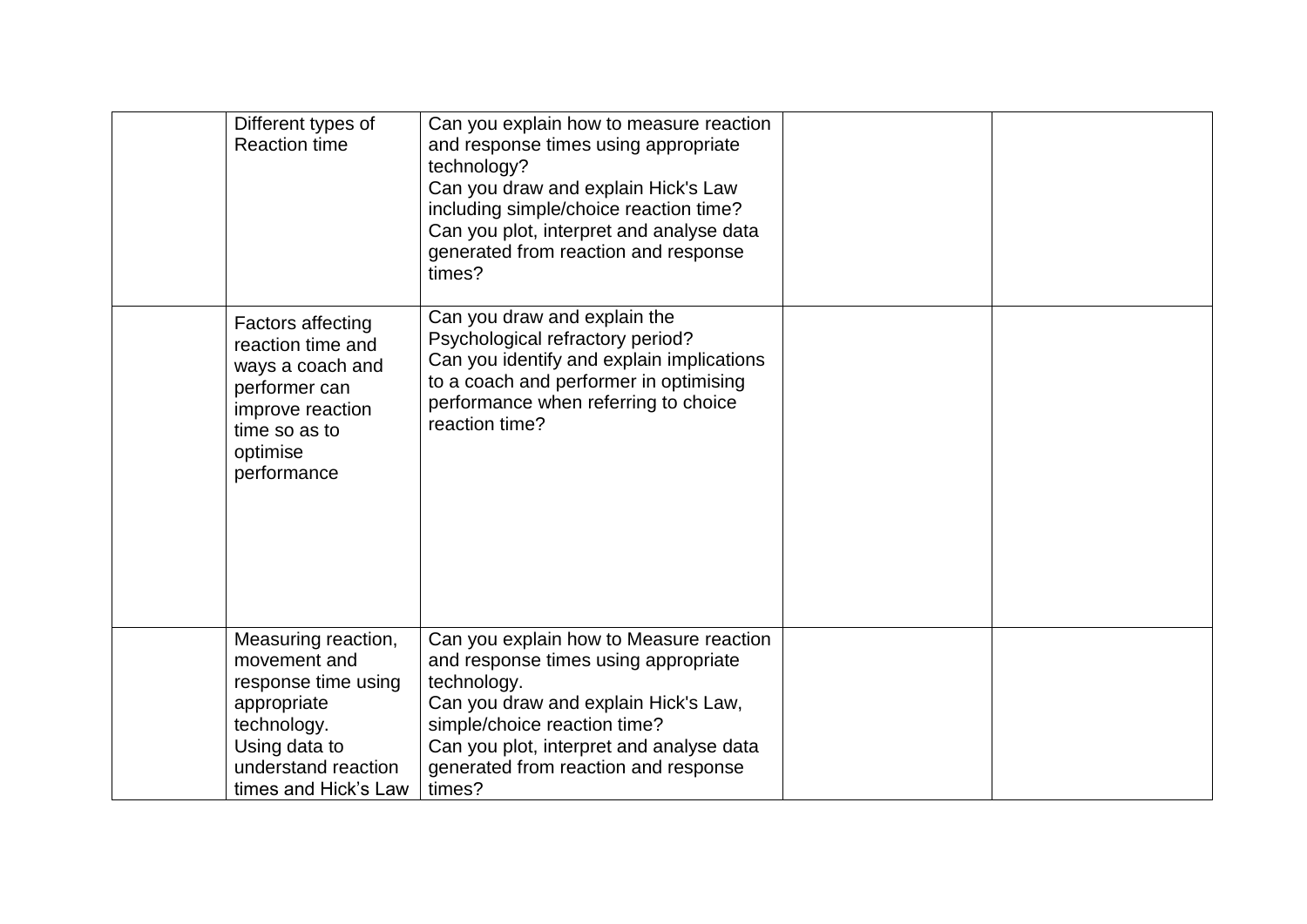| Plotting, interpreting<br>and analysing<br>relevant<br>data                                                                                                          |                                                                                                                                                                                                                                                                                                                                                                                                                                                                                                                                                                                                                                                                  |  |
|----------------------------------------------------------------------------------------------------------------------------------------------------------------------|------------------------------------------------------------------------------------------------------------------------------------------------------------------------------------------------------------------------------------------------------------------------------------------------------------------------------------------------------------------------------------------------------------------------------------------------------------------------------------------------------------------------------------------------------------------------------------------------------------------------------------------------------------------|--|
| Schema theory as an<br>organised package<br>of information stored<br>in LTM that updates<br>and modifies motor<br>programmes using<br>four sources of<br>information | Do you have understanding that schema<br>theory is an organised package of<br>information stored in LTM that updates<br>and modifies motor programmes?<br>Can you explain Recall schema as in<br>information about producing the<br>movement and give a sporting example?<br>Can you explain Recognition schema as<br>in judging the movement and give a<br>sporting example?<br>Can you explain the theory of Schemas<br>based on knowledge of the initial<br>conditions, response specifications,<br>sensory consequences and movement<br>outcomes?<br>Can you analyse implications of schema<br>theory to a coach and performer in<br>optimising performance? |  |
| <b>Attribution Theory</b>                                                                                                                                            | Can you give examples of reasons for<br>success and failure in sport?<br>Can you draw and explain Weiner's<br>attribution theory and the four attributions:<br>ability, effort, luck, task difficulty?<br>Can you explain the three main<br>dimensions of attribution: locus of<br>causality, locus of stability and locus of<br>controllability?                                                                                                                                                                                                                                                                                                                |  |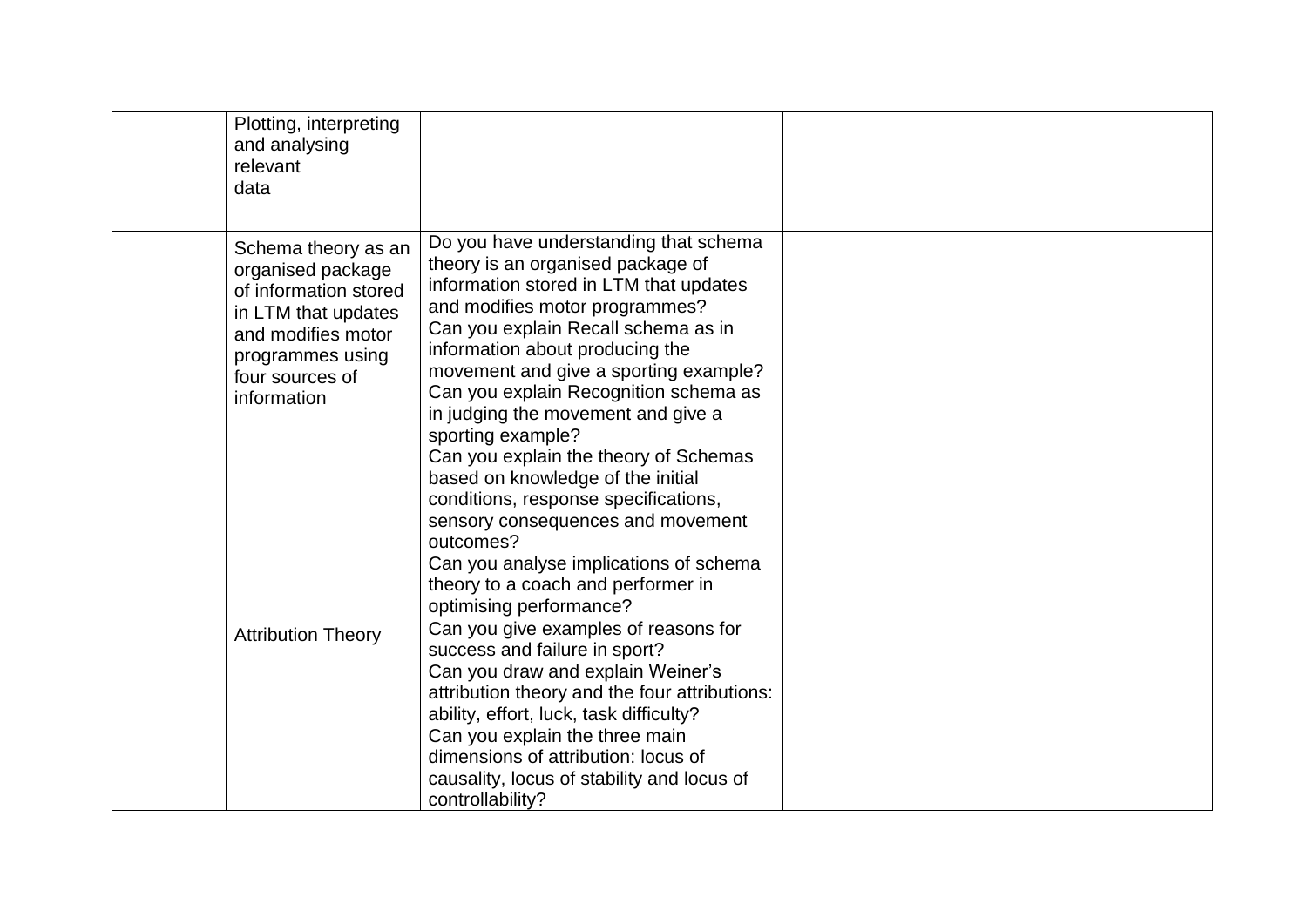|               | Can you assess strategies to allow for<br>attribution retraining?                                                                                                                                                                                                                                                                                                                                                                                                                                                                   |  |
|---------------|-------------------------------------------------------------------------------------------------------------------------------------------------------------------------------------------------------------------------------------------------------------------------------------------------------------------------------------------------------------------------------------------------------------------------------------------------------------------------------------------------------------------------------------|--|
| Self-efficacy | Can you explain the models of self-<br>confidence and the self-concept<br>(Humanist)?<br>Can you draw and explain Vealey's<br>model of sport specific confidence,<br>including relevant sporting examples?<br>Can you explain Bandura's Self-Efficacy<br>Theory including the four factors that<br>build self-efficacy?<br>Can you assess factors that affect self-<br>confidence/self-efficacy: personality,<br>situation, history?<br>Can you explain the term Learned<br>helplessness and describe its impact on<br>performance? |  |
| Leadership    | Can you explain the importance of<br>effective leadership and its impact on<br>performance?<br>Can you explain the different types of<br>leadership styles including: autocratic,<br>Laissez-faire and democratic?<br>Can you draw and explain the models of<br><b>Fiedler and Chelladuri?</b><br>Can you give advantages and<br>disadvantages of each leadership style?<br>Can you assess the different theories of<br>leadership?<br>Can you explain how leaders are<br>created?                                                  |  |